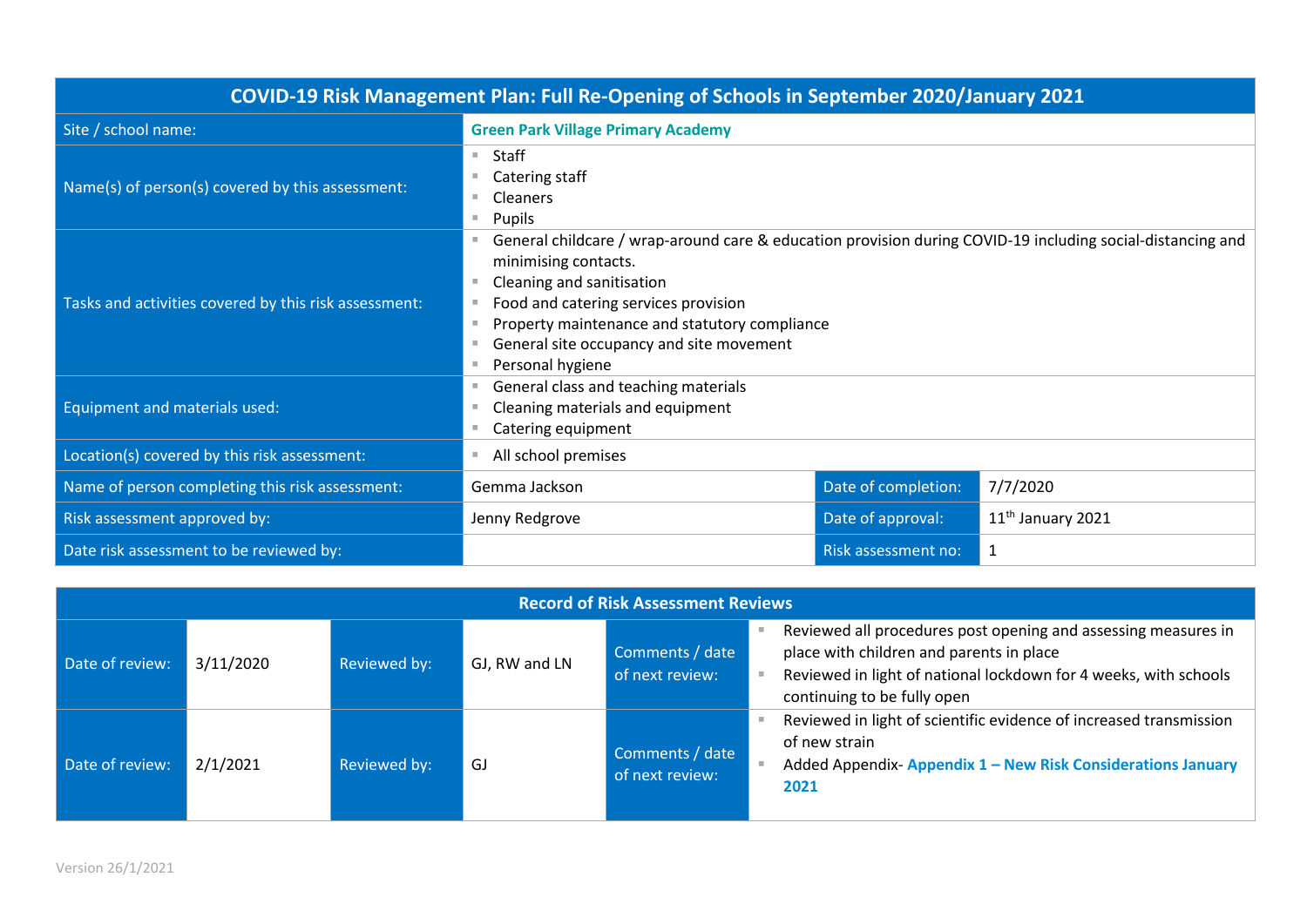■ Additional review on day of CW/V opening (with remote learning) with whole team, post lockdown direction ■ No further actions required

## **Risk Consideration Priority Matrix**

| Risk consideration that if not managed has the potential for severe impact on a school, for which the Trust requires information on its management controls to |
|----------------------------------------------------------------------------------------------------------------------------------------------------------------|
| be detailed as part of the school risk management review.                                                                                                      |
| Risk considerations that, if not managed, may have some impact on the school and should form part of the school risk management review.                        |
| Risk consideration that do not present a significant risk but could form part of the school risk management review.                                            |

|                                      | <b>Risk Consideration</b>                                                                                                                                                                                                                                                                                                                                                                                                                                                                                                                                                                                                         | <b>School Management Arrangements</b>                                                                                                                                                                                                            | <b>Further Actions Needed</b>                                                                                                                                                                                                                | <b>Risks, Issues &amp; RAG Rating</b>                                                                                                                                              |
|--------------------------------------|-----------------------------------------------------------------------------------------------------------------------------------------------------------------------------------------------------------------------------------------------------------------------------------------------------------------------------------------------------------------------------------------------------------------------------------------------------------------------------------------------------------------------------------------------------------------------------------------------------------------------------------|--------------------------------------------------------------------------------------------------------------------------------------------------------------------------------------------------------------------------------------------------|----------------------------------------------------------------------------------------------------------------------------------------------------------------------------------------------------------------------------------------------|------------------------------------------------------------------------------------------------------------------------------------------------------------------------------------|
| <b>Contacts</b>                      | Description of the prioritised areas of risk and<br>issues identified by the Trust as requiring<br>consideration as part of this Risk<br>Management Process - example below:                                                                                                                                                                                                                                                                                                                                                                                                                                                      | Please identify and describe how<br>each risk consideration factor has<br>been reviewed, rationalised and<br>applied (or achieved differently /<br>improved upon) at school level and<br>what management arrangements<br>have been put in place. | Identify and describe any<br>additional actions or management<br>arrangements that will need<br>putting in place, over and above<br>those already implemented, in<br>order to ensure that risks are<br>mitigated and managed<br>effectively. | Identify any residual risks<br>and issues that require<br>further action and / or<br>support and apply a RAG<br>rating colour as per the<br>matrix at the end of this<br>document. |
| Minimising<br>ಜ<br>Social-Distancing | Schools should review the allocation of space<br>available for education activities in order to<br>minimise the number of contacts that a pupil<br>has during the school day and to maximise<br>social-distancing between those in school as<br>much as is reasonably possible. Please confirm<br>general arrangements for grouping children<br>together ("bubbles" - e.g. by class or year<br>group); avoiding contact between separate<br>bubbles and maximising social-distancing within<br>bubbles. Some mixing into wider groups for<br>specialist teaching, wraparound care and<br>transport may be considered appropriate. |                                                                                                                                                                                                                                                  | None                                                                                                                                                                                                                                         |                                                                                                                                                                                    |
|                                      | Class layouts will need to be adapted (possibly<br>pupils forward-facing / side by side) and placed<br>in such a way to reduce pinch points, ensuring<br>that free movement is possible and to maximise                                                                                                                                                                                                                                                                                                                                                                                                                           |                                                                                                                                                                                                                                                  | None<br>ш                                                                                                                                                                                                                                    | ж.                                                                                                                                                                                 |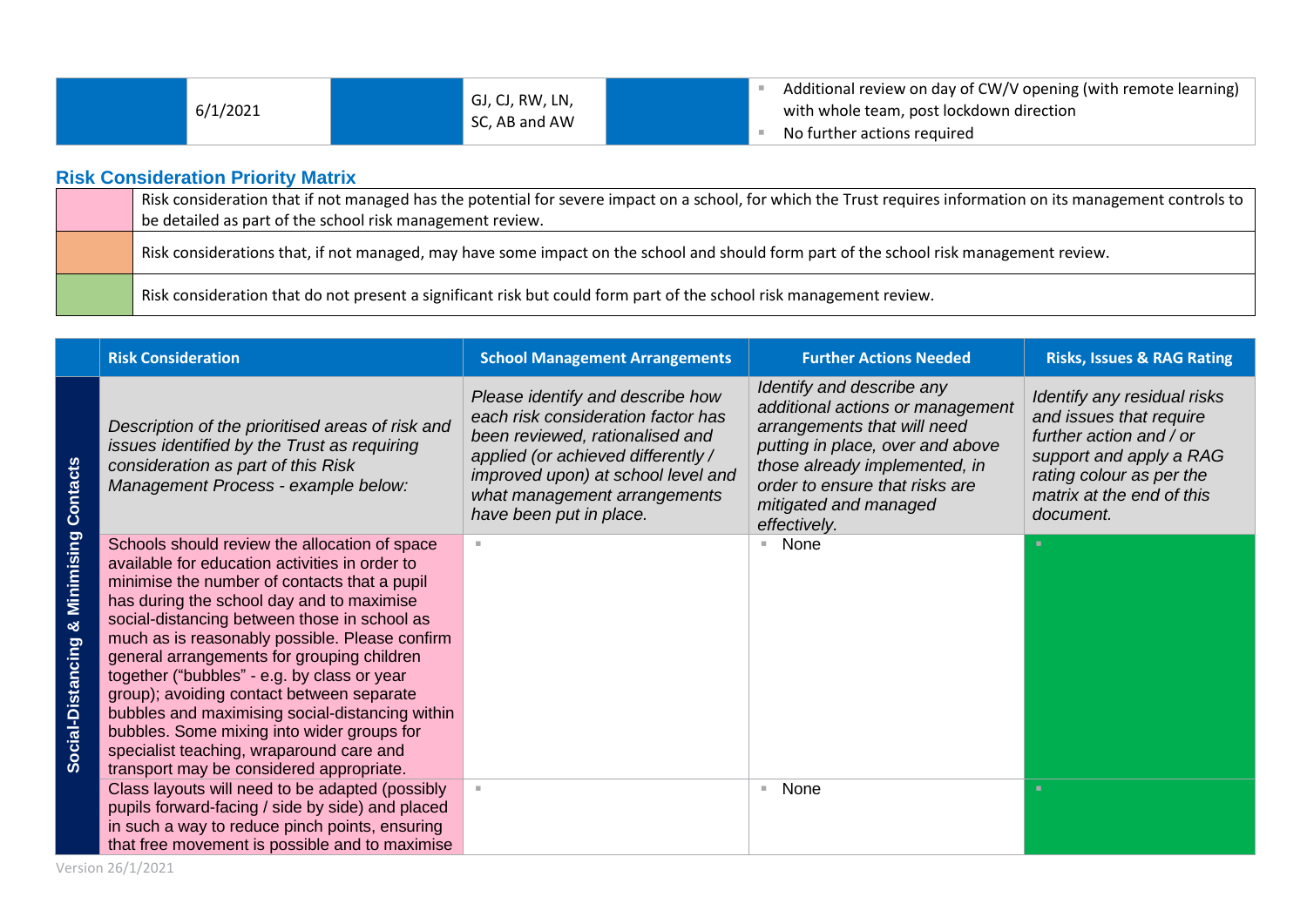| <b>Risk Consideration</b>                                                                                                                                                                                                                                                                               | <b>School Management Arrangements</b> | <b>Further Actions Needed</b> | <b>Risks, Issues &amp; RAG Rating</b>                                                 |
|---------------------------------------------------------------------------------------------------------------------------------------------------------------------------------------------------------------------------------------------------------------------------------------------------------|---------------------------------------|-------------------------------|---------------------------------------------------------------------------------------|
| social-distancing. Ideally, adults should<br>maintain a 2m distance from each other, and<br>from children. Close face to face contact should<br>be avoided and time spent within 1 metre of<br>anyone should be minimised.                                                                              |                                       |                               |                                                                                       |
| Lock off any rooms / facilities not required and /<br>or not in use - clean and "mothball" any areas<br>identified as not being needed for extended<br>periods of time. This will reduce potential<br>contamination.                                                                                    | $\mathbb{R}^n$                        | None<br>$\mathbb{R}^n$ .      | $\mathbf{u}$                                                                          |
| Consider school parking arrangement to reduce<br>congestion. Priority must be given to disabled<br>users and those identified as having health<br>related issues. Provide relevant guidance to<br>parents on drop-off and pick-up arrangements.                                                         | $\mathbb{R}^n$                        | None<br>$\mathbb{R}^n$        |                                                                                       |
| Implement people-management at key times of<br>the day to maintain social-distancing and to<br>minimise contacts such as at pupil drop-off,<br>break times, lunchtime and pupil pick-up.                                                                                                                |                                       | ×                             | Parents observed to be<br>considerate and patient,<br>respecting social<br>distancing |
| Ensure that the responsibility for and<br>management of any facilities shared with third-<br>parties is clearly agreed and defined as is the<br>interface with any third-parties in the shared<br>use of those facilities in order to maintain<br>effective social-distancing and minimise<br>contacts. | N/A                                   | N/A<br>$\mathbb{R}^n$ .       | ٠                                                                                     |
| Communicate all new working / school<br>arrangements to parents and any updates to<br>those arrangements as soon as possible.                                                                                                                                                                           | $\mathbb{R}^d$                        | $\mathbb{R}^2$                | ٠                                                                                     |
| Display signage prominently within school and<br>on the outside of buildings to encourage social-<br>distancing and minimising contacts (employ<br>multiple-language signage where necessary).                                                                                                          | $\mathbb{R}^n$                        | None<br>$\mathbb{R}^n$ .      | $\mathbf{u}$                                                                          |
| It is expected that all staff will be at work (i.e. in<br>school) w.e.f. the start of the new academic<br>year (or 1 <sup>st</sup> August 2020 as applicable)<br>including those that are deemed clinically                                                                                             | $\alpha$                              | None<br>$\mathbb{R}^n$ .      | Review if required after<br>٠<br>one to ones with team<br>members.                    |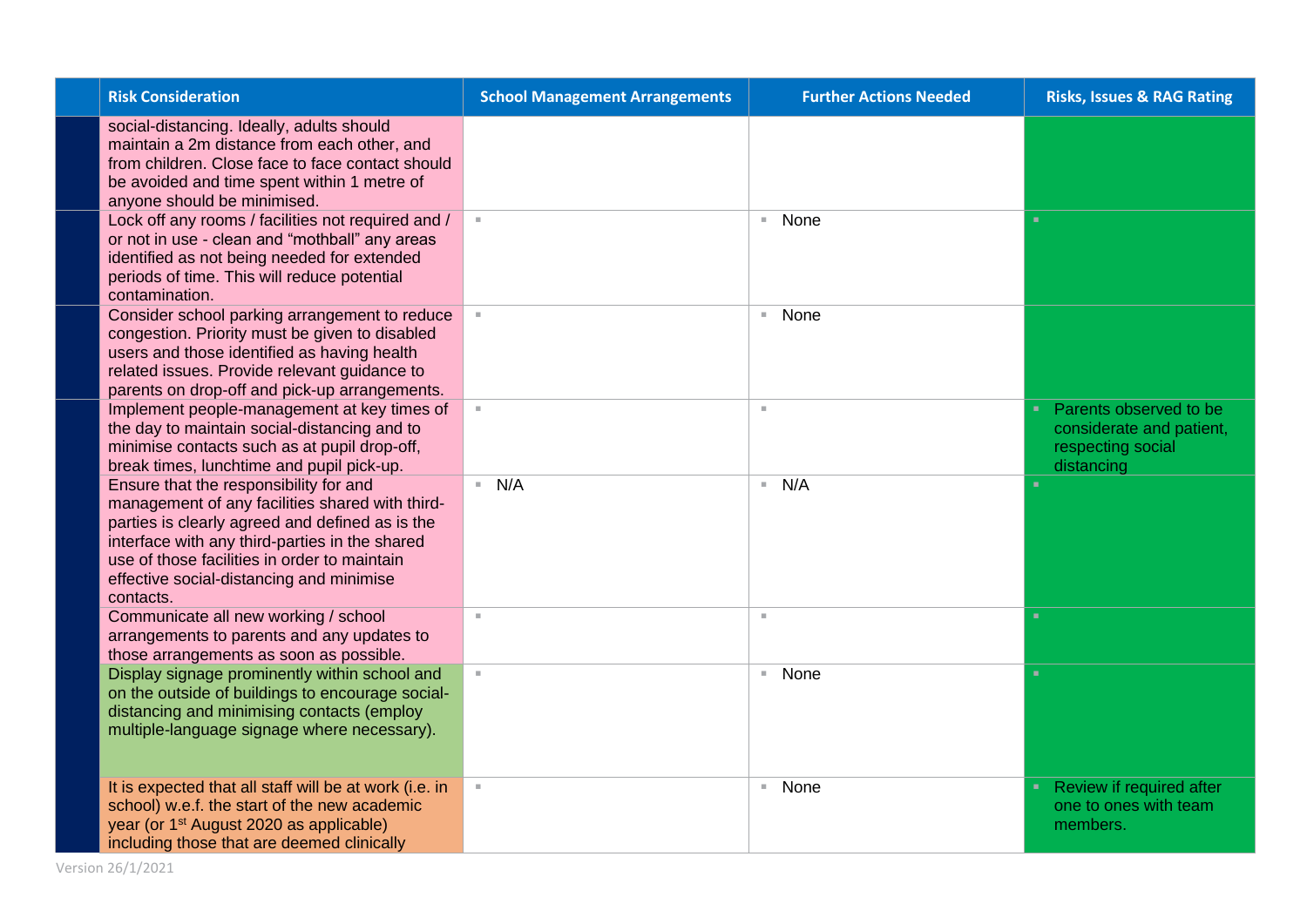| <b>Risk Consideration</b>                                                                                                                                                                                                                                                                                                                                 | <b>School Management Arrangements</b> | <b>Further Actions Needed</b> | <b>Risks, Issues &amp; RAG Rating</b> |
|-----------------------------------------------------------------------------------------------------------------------------------------------------------------------------------------------------------------------------------------------------------------------------------------------------------------------------------------------------------|---------------------------------------|-------------------------------|---------------------------------------|
| vulnerable, extremely clinically vulnerable,<br>those with underlying health conditions and / or<br>those who may otherwise be at increased risk<br>from COVID-19. Please contact HR with regard<br>to any specific questions concerning staff in<br>these categories.                                                                                    |                                       |                               |                                       |
| Display signage prominently at site entrances to<br>encourage social-distancing and minimising<br>contacts (multiple-language signage where<br>necessary).                                                                                                                                                                                                |                                       | None<br>$\mathbb{R}^+$        | ٠                                     |
| Limit parent vehicular access to car parks to<br>essential car-users only - this will require active<br>management at drop-off and pick-up times and<br>potential pre-arrangements to be made -<br>implications for the impact on local residents<br>resultant from increased on-street parking<br>should be considered on an individual school<br>basis. | $\mathbb{R}^n$                        | None<br>$\mathbb{R}^n$ .      | $\blacksquare$                        |
| Staff engaged in managing pupil access and<br>egress from main site entrance and exit gates<br>could, if deemed necessary and appropriate,<br>verbally engage with adults to support social-<br>distancing requirements and prevent<br>unnecessary access.                                                                                                | $\alpha$                              | $\mathbf{u}$                  | ×                                     |
| Where possible, designate communal facilities<br>such as toilets, cloakrooms and cycle racks to<br>nearby discrete groups to reduce unnecessary<br>pupil movement within school and assist social-<br>distancing and minimise contacts - portable<br>coat racks and cycle racks could be relocated.                                                       | $\mathbb{R}^n$                        | None<br>Π.                    | $\mathbf{u}$                          |
| Where possible designate one primary entrance<br>to the school site and one, separate, primary<br>exit - where this is not possible; entrance to and<br>exit from sites at drop-off and pick-up times                                                                                                                                                     | $\mathbb{R}^+$                        | None<br>$\mathbb{R}^n$ .      | ×                                     |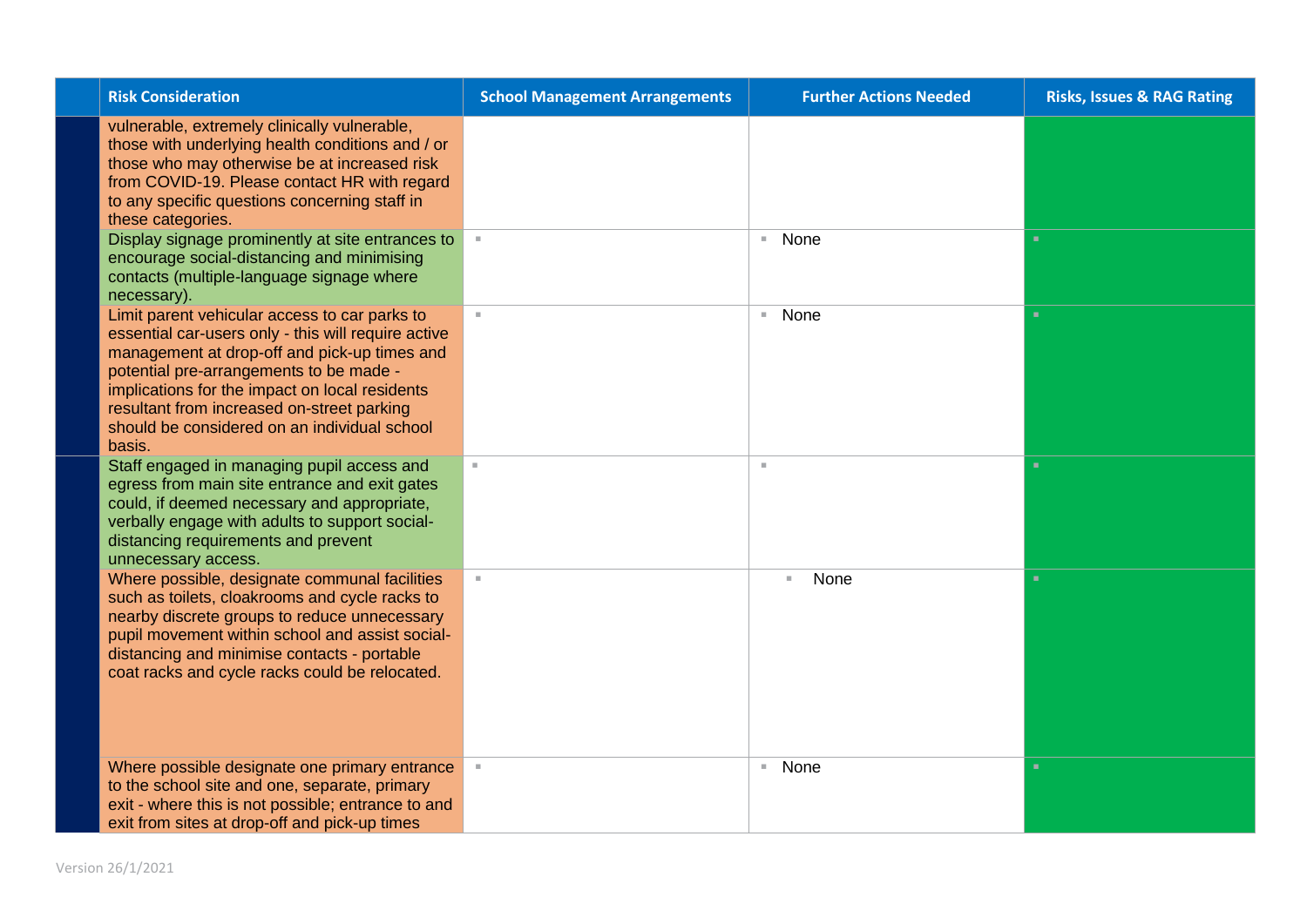| <b>Risk Consideration</b>                                     | <b>School Management Arrangements</b> | <b>Further Actions Needed</b> | <b>Risks, Issues &amp; RAG Rating</b> |
|---------------------------------------------------------------|---------------------------------------|-------------------------------|---------------------------------------|
| should be managed and supervised to maintain                  |                                       |                               |                                       |
| social-distancing and minimise contacts.                      |                                       |                               |                                       |
| Implement one-way systems for people-                         | $\mathbb{R}^d$                        | ■ None                        | ٠                                     |
| movement around the outside of and between                    |                                       |                               |                                       |
| buildings - support with signage, barriers, floor             |                                       |                               |                                       |
| markings and staff supervision.                               |                                       |                               |                                       |
| Designate one primary entrance to each                        |                                       | ■ None                        | ×.                                    |
| building (and one, separate, primary exit).                   |                                       |                               |                                       |
| Implement one-way systems for people-                         | $\mathbb{R}^2$                        | ■ None                        | $\mathbf{u}$                          |
| movement inside buildings - support with                      |                                       |                               |                                       |
| signage, barriers, floor markings and staff                   |                                       |                               |                                       |
| supervision.                                                  |                                       |                               |                                       |
| All pupil movement (individual or groups) within              |                                       | ■ None                        | ×.                                    |
| the school site and buildings to be supervised                |                                       |                               |                                       |
| and managed. While passing briefly in the                     |                                       |                               |                                       |
| corridor or playground is low risk, schools                   |                                       |                               |                                       |
| should avoid creating busy corridors, entrances<br>and exits. |                                       |                               |                                       |
| Limit unnecessary pupil movement around the                   | $\mathcal{M}$ .                       | ■ None                        | ٠                                     |
| school to minimise contact with surfaces and                  |                                       |                               |                                       |
| assist social-distancing and minimise contacts                |                                       |                               |                                       |
| with others - all ad-hoc movement to be                       |                                       |                               |                                       |
| managed / supervised / escorted (e.g. toilet                  |                                       |                               |                                       |
| breaks).                                                      |                                       |                               |                                       |
| Ensure that doors in areas that need control                  | $\mathbb{R}^n$                        | ■ None                        | ٠                                     |
| measures and / or are part of amended routes                  |                                       |                               |                                       |
| have adequate and working locks - key holders                 |                                       |                               |                                       |
| for such doors, particularly primary entrances                |                                       |                               |                                       |
| and exits, must be appointed with at least two                |                                       |                               |                                       |
| key holders always on-site at any one time.                   |                                       |                               |                                       |
| Limit use of passenger lifts to essential users               | $\alpha$                              | ■ None                        | ×.                                    |
| and only one at a time.                                       |                                       |                               |                                       |
|                                                               |                                       |                               |                                       |
|                                                               |                                       |                               |                                       |
|                                                               |                                       |                               |                                       |
| Schools that cannot implement a one-way                       | N/A                                   | N/A                           | $\mathbf{u}$                          |
| system, particularly inside buildings should                  |                                       |                               |                                       |
| implement what amounts to a "give-way                         |                                       |                               |                                       |
| system" with provision of safe areas to wait in               |                                       |                               |                                       |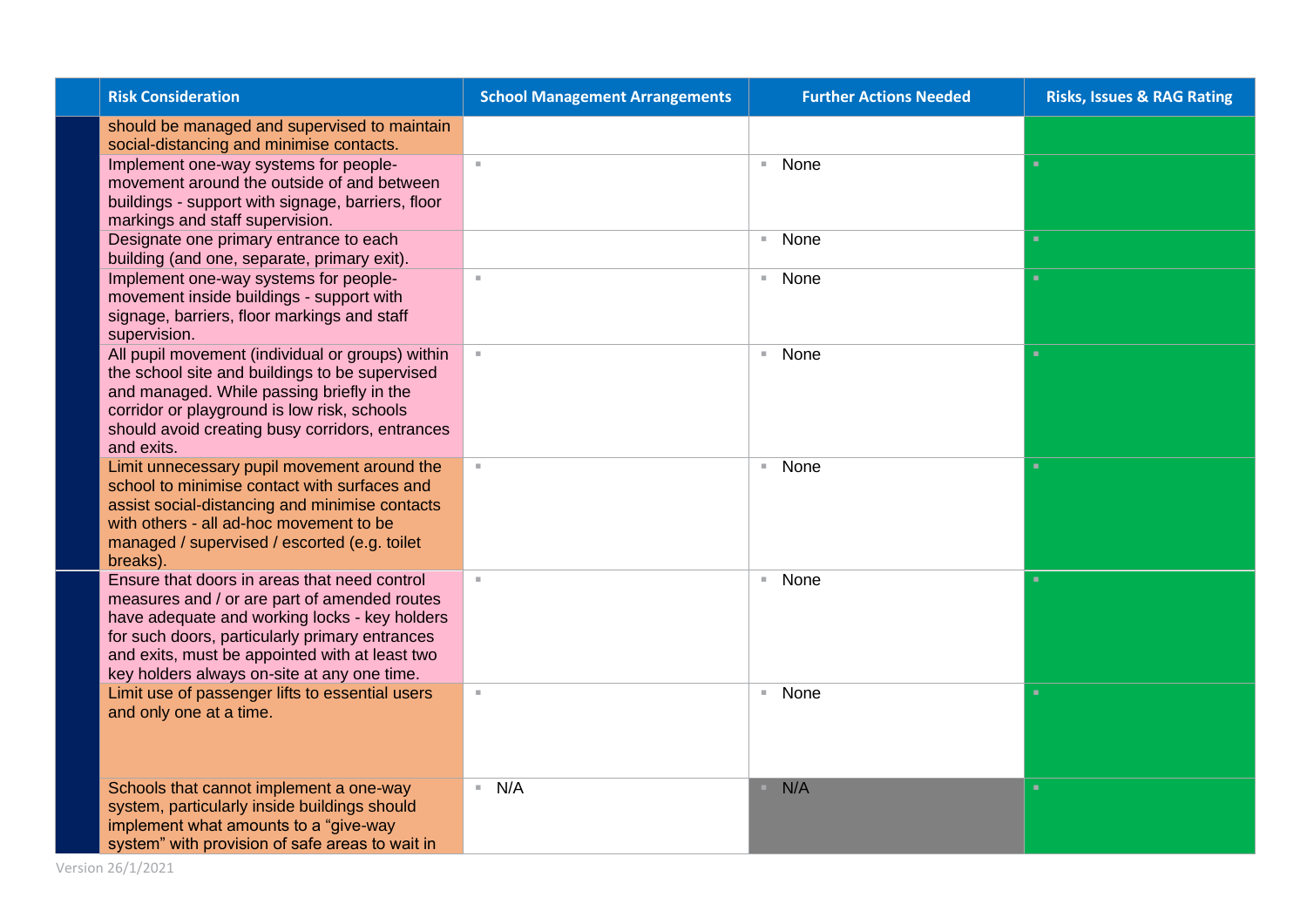| <b>Risk Consideration</b>                                                                                                                                                                                                                                                                                                                                                                                                         | <b>School Management Arrangements</b> | <b>Further Actions Needed</b> | <b>Risks, Issues &amp; RAG Rating</b> |
|-----------------------------------------------------------------------------------------------------------------------------------------------------------------------------------------------------------------------------------------------------------------------------------------------------------------------------------------------------------------------------------------------------------------------------------|---------------------------------------|-------------------------------|---------------------------------------|
| order to maintain social-distancing and<br>minimise contacts.                                                                                                                                                                                                                                                                                                                                                                     |                                       |                               |                                       |
| Use barrier tape, floor markings and signage to<br>clearly identify routes, corridors, access stairs<br>and doors temporarily taken out of use.                                                                                                                                                                                                                                                                                   |                                       | None<br>m.                    | ×.                                    |
| Only one adult to accompany children to and<br>from school - place notification signage outside<br>the school entrances.                                                                                                                                                                                                                                                                                                          | $\mathbb{R}^n$                        | None<br>$\mathbb{R}^n$        | $\mathbf{u}$                          |
| Extend and phase / stagger start / end times<br>and the time windows for pupil drop-off and<br>pick-up; stagger breaks times / lunchtimes all to<br>facilitate ease of management of pupil<br>movement, social-distancing and minimising of<br>contacts. This is likely to mean significant<br>restructuring to the school day and / or time<br>extensions to both ends of the school day and<br>not the implementation of rotas. | $\mathbb{R}^n$                        | $\mathbf{u}$                  | ×.                                    |
| Phasing / timings of pupil drop-off and pick up<br>to be communicated to parents to avoid<br>unnecessary gatherings of people.                                                                                                                                                                                                                                                                                                    | $\mathbb{R}^n$                        | $\mathbb{R}^d$                | $\mathbf{u}$                          |
| Pupils to go straight to classrooms upon arrival<br>at school - adult waiting to be discouraged.                                                                                                                                                                                                                                                                                                                                  | $\mathbb{R}^n$                        | $\mathbf{u}$                  | ×.                                    |
| Pupil movement from site entrance to buildings,<br>entrance into buildings and internal movement<br>to classrooms should be adequately staffed /<br>managed to facilitate efficiency and social-<br>distancing and minimise contacts.                                                                                                                                                                                             |                                       | None<br>$\mathbb{R}^n$ .      | ×.                                    |
| Consideration has been given to the timing and<br>management of visitors, contractors and<br>deliveries to main reception and / or in the wider<br>school environment in terms of maintaining<br>hygiene, social-distancing and minimise<br>contacts in-line with guidance issued separately<br>by Estates.                                                                                                                       |                                       | ×                             | ×.                                    |
| With the use of new areas for teaching and<br>activities, there may be parts of the school<br>occupied that would otherwise be empty or little<br>used. Please review the impact this may have                                                                                                                                                                                                                                    | $\mathbb{R}^n$                        | None<br>$\mathbb{R}^n$        | ×.                                    |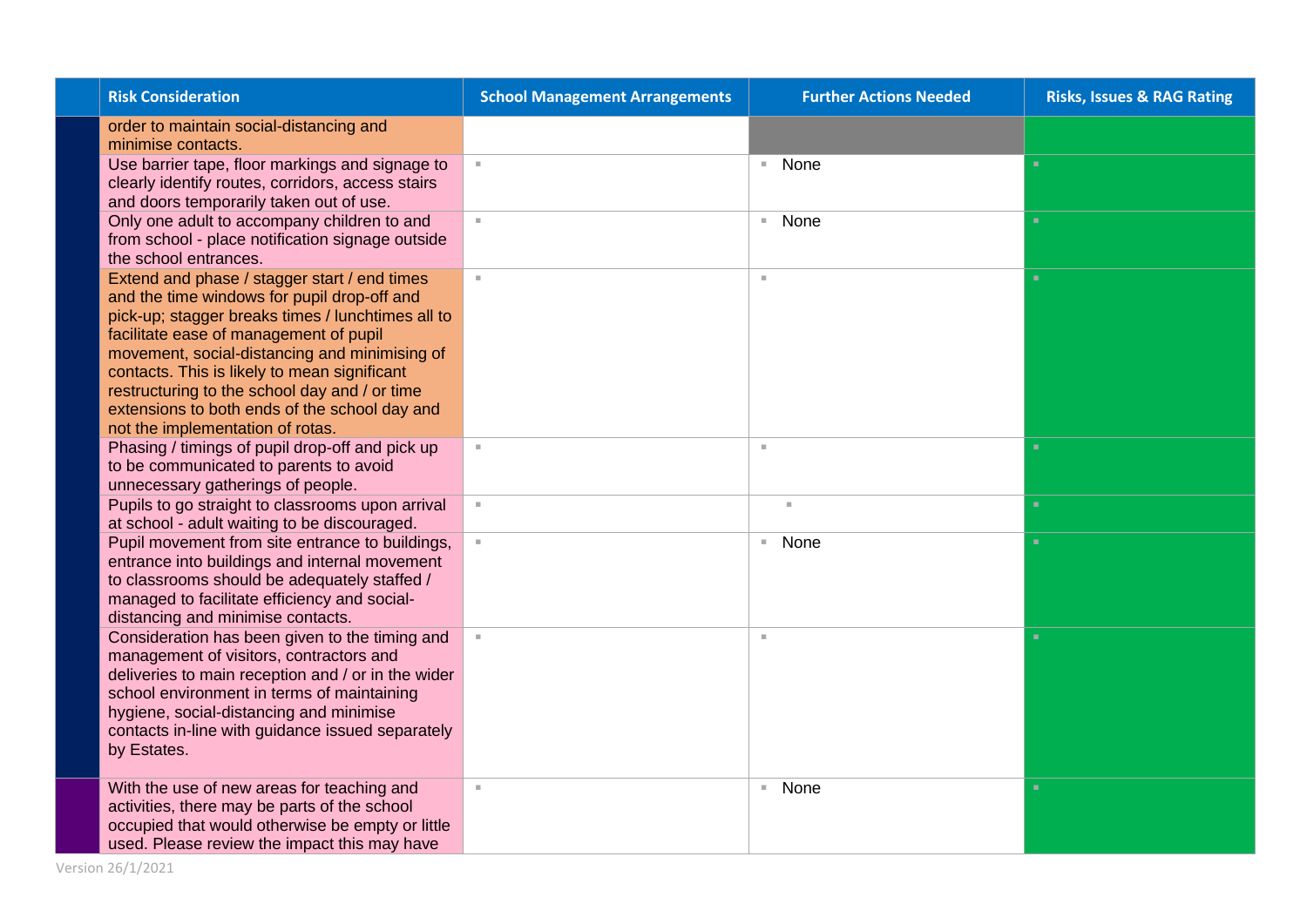| <b>Risk Consideration</b>                                                                                                                                                                                                                                                                                                                                                                                                                                                                                                                                                                                                                                                                            | <b>School Management Arrangements</b> | <b>Further Actions Needed</b> | <b>Risks, Issues &amp; RAG Rating</b> |
|------------------------------------------------------------------------------------------------------------------------------------------------------------------------------------------------------------------------------------------------------------------------------------------------------------------------------------------------------------------------------------------------------------------------------------------------------------------------------------------------------------------------------------------------------------------------------------------------------------------------------------------------------------------------------------------------------|---------------------------------------|-------------------------------|---------------------------------------|
| on escape routes, access to emergency<br>equipment and fire equipment (such as<br>extinguishers). Where any amendment to an<br>escape route is proposed, please agree with<br>Estates.                                                                                                                                                                                                                                                                                                                                                                                                                                                                                                               |                                       |                               |                                       |
| All new starters must be aware of fire safety<br>arrangements, and in the event of any<br>alterations to fire safety arrangements this<br>change must be relayed to all staff. Pupils<br>returning must be inducted and told of any<br>alteration that may impact on their safety.                                                                                                                                                                                                                                                                                                                                                                                                                   | $\mathbf{u}$                          | ×                             | п                                     |
| For staff that are to be appointed as a fire<br>marshal must be provide suitable training (Flick<br>and supported by site familiarisation). Schools<br>and staff are to be aware that no compromises<br>are to be made with fire safety and that the life<br>safety of staff and pupils is a priority.                                                                                                                                                                                                                                                                                                                                                                                               | ×                                     | None<br>×.                    | п                                     |
| For staff or pupils that require any assistance in<br>the event of a fire, a PEEP must be completed.<br>Where assistance is needed in the event of a<br>fire, it must be acknowledged that social-<br>distancing requirements may not be met, but<br>life safety must be prioritised in the event of a<br>fire.<br><b>NOTE:</b> It is recommended that those staff for<br>pupils needing physical assistance are<br>consulted and agree. In the failure of<br>agreement, they are to follow the governments<br>self-isolation or shielding guidance. In the event<br>of direct physical assistance, it must be<br>understood that social-distancing is secondary<br>to the life safety of occupants. | $\mathbb{R}^n$                        | N/A                           | п                                     |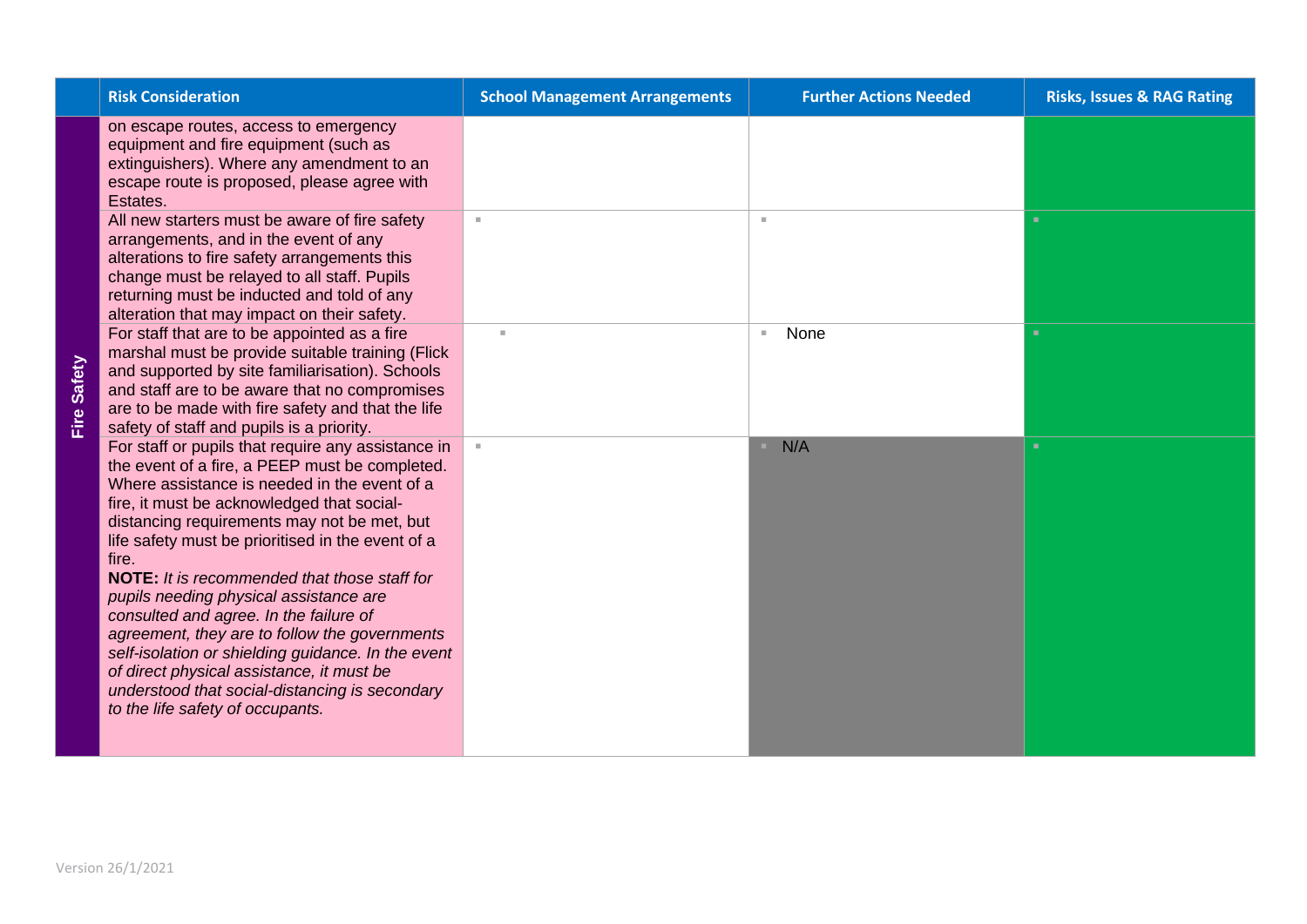|                                                            | <b>Risk Consideration</b>                                                                                                                                                                                                                                                                                                                                                                                                             | <b>School Management Arrangements</b> | <b>Further Actions Needed</b>    | <b>Risks, Issues &amp; RAG Rating</b>                   |
|------------------------------------------------------------|---------------------------------------------------------------------------------------------------------------------------------------------------------------------------------------------------------------------------------------------------------------------------------------------------------------------------------------------------------------------------------------------------------------------------------------|---------------------------------------|----------------------------------|---------------------------------------------------------|
| Medical Needs                                              | The requirement to provide suitable,<br>appropriately qualified first aid cover to all staff<br>and pupils has been assessed with suitable first<br>aid and / or paediatric first aid provided. Access<br>to first aid facilities is maintained and the school<br>suitable stocked with first aid sundries.                                                                                                                           | $\sim$                                | $\mathcal{M}$                    |                                                         |
| ×්<br>Health                                               | Staff or pupils with medical / intimate care<br>needs have been assessed and relevant<br>consents in place. Staff have been trained in<br>the use of medications and increased level of<br>control applied, to include the use of PPE when<br>required (e.g. where 2m social-distancing<br>cannot be maintained). Guidance from LA has<br>been provided to manage pupils with intimate<br>care needs.                                 |                                       | None<br><b>III</b>               | <b>Review if further</b><br>information comes to light. |
| Security                                                   | Consideration has been given to the security of<br>high value items and personal belongings,<br>ensuring that the school remains secure whilst<br>in operation.                                                                                                                                                                                                                                                                       |                                       | None<br>$\mathbf{u}$             | ×                                                       |
|                                                            | For areas of the school which are not fully<br>staffed; consideration is given to the main entry<br>and exit points to the school, with suitable<br>arrangements in place to ensure the security of<br>the school from unauthorised visitors.                                                                                                                                                                                         | $\mathbb{R}^n$                        | None<br>$\mathcal{M}_\mathrm{c}$ | ٠                                                       |
|                                                            | The school has in place suitable cleaning<br>program to take into account the increased<br>cleaning of commonly used items such as<br>handles, counters, IT equipment etc.                                                                                                                                                                                                                                                            | $\mathbf{u}$                          | None<br>$\mathbb{R}^d$<br>×      | ٠                                                       |
| Personal Hygiene<br>×<br>eaning<br>$\overline{\mathbf{o}}$ | Staff or contractors engaged in cleaning are<br>provided with suitable PPE and are competent<br>to undertake their cleaning duties. Risk<br>assessments are in place for cleaning activities<br>and chemicals not accessible to staff or pupils.<br>Please refer to the Estates guidance on<br>cleaning - NOTE that this guidance will be<br>updated further when new information is<br>released by the Government in late July 2020. | $\mathbf{u}$                          | ×                                | ٠                                                       |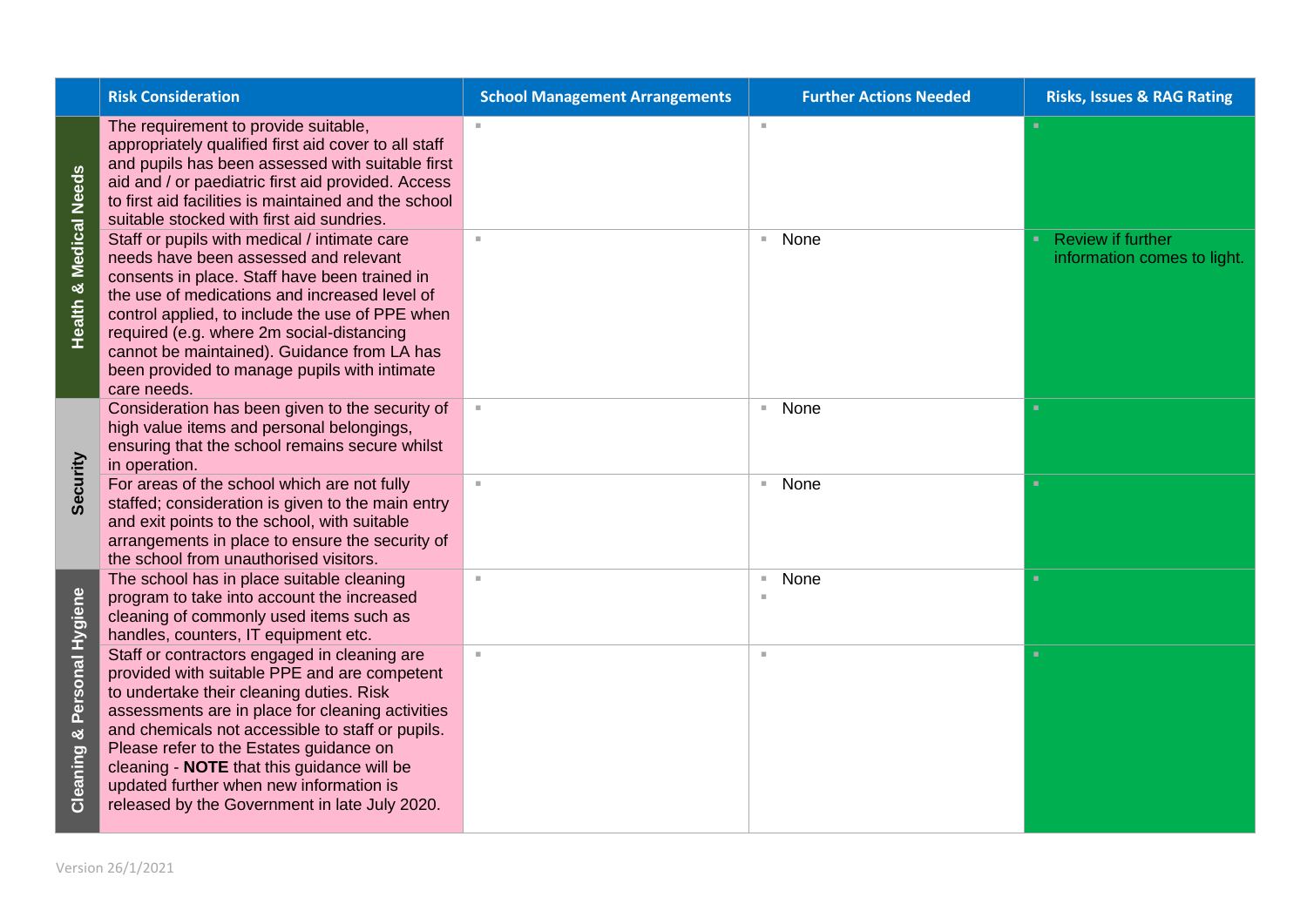|              | <b>Risk Consideration</b>                                                                                                                                                                                                                                                                                                                                                                                                          | <b>School Management Arrangements</b> | <b>Further Actions Needed</b> | <b>Risks, Issues &amp; RAG Rating</b> |
|--------------|------------------------------------------------------------------------------------------------------------------------------------------------------------------------------------------------------------------------------------------------------------------------------------------------------------------------------------------------------------------------------------------------------------------------------------|---------------------------------------|-------------------------------|---------------------------------------|
|              | Cleaning is undertaken at a time where minimal<br>disturbance is likely, reducing the risk to<br>building occupants. Staggering of lunchtimes<br>should take account of the need to clean dining<br>hall surfaces between groups / bubbles.                                                                                                                                                                                        | $\mathbb{R}^n$                        | ■ None                        |                                       |
|              | The school has maintained good supply of soap<br>and access to warm water for washing hands.<br>Appropriate controls are in place to ensure the<br>suitable and frequent sanitisation of pupil's<br>hands on arrival / before going into classrooms,<br>before changing rooms, following breaks,<br>before / after meals, following the use of toilets<br>etc.                                                                     |                                       | ш                             | ٠                                     |
| Property     | The school has ensured that relevant property<br>statutory compliance checks have been<br>completed and records updated on Parago.<br>Daily, weekly and monthly checks have been<br>reinstated and pre-opening checklist has been<br>re-visited / completed prior to September re-<br>opening.                                                                                                                                     |                                       | None<br>$\mathbb{R}^n$        |                                       |
|              | All serious property concerns have been raised<br>with the Estates Team and appropriate steps in<br>place to ensure the safety of all building<br>occupants.                                                                                                                                                                                                                                                                       | N/A                                   | N/A<br>٠.                     | п.                                    |
| Food Service | The school has reviewed its arrangement for<br>food preparation, handling and serving and had<br>implemented a safe system to ensure that<br>adequate hygiene standards are maintained<br>that that pupils are served food in a way that<br>maintained good principals of social-distancing.<br>Arrangements must be in place to ensure that<br>school kitchens comply with Guidance for Food<br><b>Businesses on Coronavirus.</b> | $\mathbb{R}^n$                        | $\mathbb{R}^n$                | ۰.                                    |
|              | Food serving areas have been reviewed and<br>queuing and seating arranged to support good<br>social-distancing principals and where needed<br>phasing of lunch and breaks to disperse peak<br>demands on food service.                                                                                                                                                                                                             | $\mathbb{R}^d$                        | ■ None                        | ٠                                     |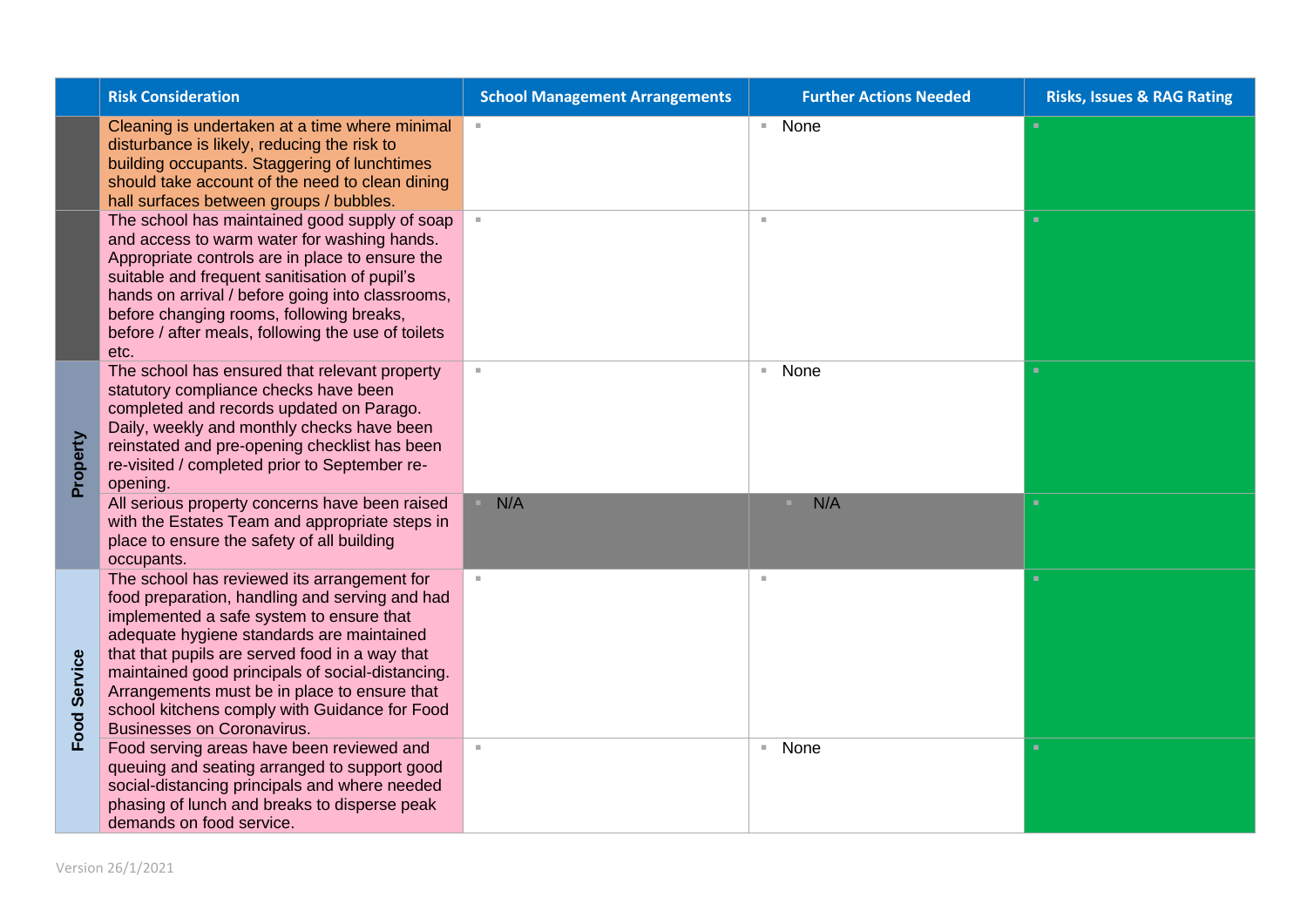|                       | <b>Risk Consideration</b>                                                                                                                                                                                                                                                                                                                                                                                                                                                                                                                                             | <b>School Management Arrangements</b> | <b>Further Actions Needed</b> | <b>Risks, Issues &amp; RAG Rating</b> |
|-----------------------|-----------------------------------------------------------------------------------------------------------------------------------------------------------------------------------------------------------------------------------------------------------------------------------------------------------------------------------------------------------------------------------------------------------------------------------------------------------------------------------------------------------------------------------------------------------------------|---------------------------------------|-------------------------------|---------------------------------------|
|                       | Suitable arrangements can be maintained to<br>ensure allergy information is shared and<br>communicated to all persons involved in food<br>service.                                                                                                                                                                                                                                                                                                                                                                                                                    | H.                                    | ■ None                        |                                       |
|                       | Consideration has been given to the resumption<br>(be it fully or built-up over time) of any breakfast<br>and / or after-school provision (excluding non-<br>contact sport) from the start of the Autumn term<br>such consideration must take account how<br>schools can make such provision work<br>alongside their wider protective measures, e.g.<br>keeping children within their bubbles or year<br>groups where possible. If it is not possible to<br>maintain bubbles being used during the school<br>day then schools should use small, consistent<br>groups. |                                       | None<br>$\mathbb{R}^n$        | ٠                                     |
| <b>CONSIDERATIONS</b> | Plan how shared staff spaces are set up and<br>used to help staff to distance from each other.<br>Use of staff rooms should be minimised whilst<br>still allowing for a break of a reasonable length<br>during the day.                                                                                                                                                                                                                                                                                                                                               | ×.                                    | None<br>×.                    |                                       |
| <b>RISK</b>           | Arrangements are in place to ensure good<br>levels of ventilation throughout during the<br>school day whilst not compromising security or<br>safeguarding.                                                                                                                                                                                                                                                                                                                                                                                                            | ×.                                    | None<br>π.                    | ٠                                     |
| <b>APPENDIX: NEW</b>  | Consider how to clearly communicate and<br>implement a process for removal and disposal<br>of face coverings when pupils / staff who use<br>them arrive at school.                                                                                                                                                                                                                                                                                                                                                                                                    | $\mathbb{R}^n$                        | ■ None                        | ٠                                     |
|                       | Ensure good respiratory hygiene by promoting<br>the 'catch it, bin it, kill it' approach with enough<br>tissues and bins available in the school to<br>support pupils and staff to follow this routine.                                                                                                                                                                                                                                                                                                                                                               | $\mathbb{R}^n$                        | ■ None                        | ٠                                     |
|                       | Arrangements are in place for staff and pupils<br>to bring in their own frequently-used equipment<br>(e.g. pens, pencils etc.) to avoid sharing.<br>Alternatively, a consistent set of equipment<br>allocated by the school to specific individuals<br>should be considered.                                                                                                                                                                                                                                                                                          |                                       | None<br>н.                    |                                       |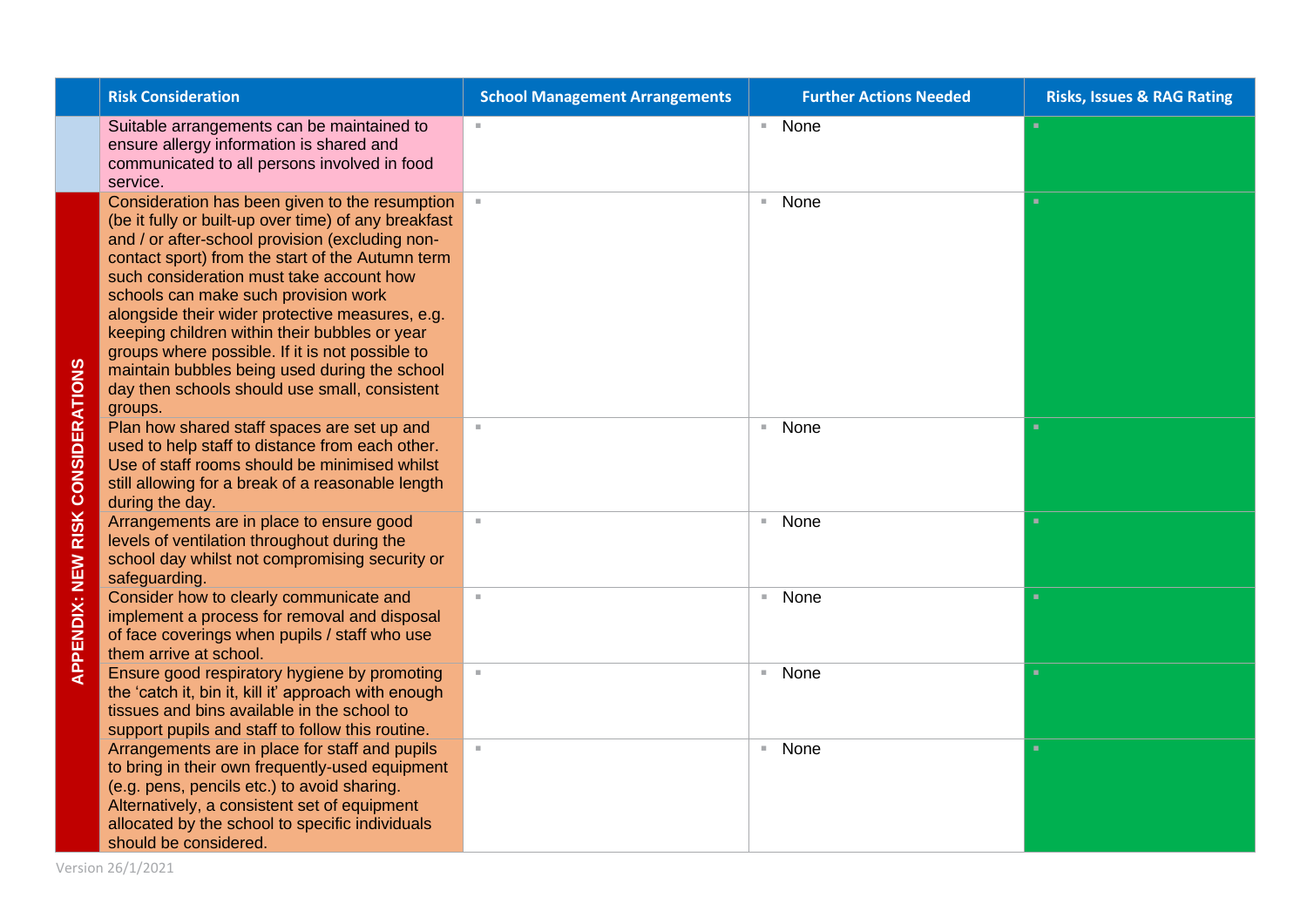| <b>Risk Consideration</b>                                                                                                                                                                                                                                                                                                                                                                                                                                                                                                                                                                                                                                                             | <b>School Management Arrangements</b> | <b>Further Actions Needed</b> | <b>Risks, Issues &amp; RAG Rating</b> |
|---------------------------------------------------------------------------------------------------------------------------------------------------------------------------------------------------------------------------------------------------------------------------------------------------------------------------------------------------------------------------------------------------------------------------------------------------------------------------------------------------------------------------------------------------------------------------------------------------------------------------------------------------------------------------------------|---------------------------------------|-------------------------------|---------------------------------------|
| Confirmation that the school has a sound<br>understanding of Trust COVID-19 reporting<br>protocols and the NHS Test & Trace process<br>and, in respect of the latter, that relevant<br>information has been passed on to staff and<br>parents / carers.                                                                                                                                                                                                                                                                                                                                                                                                                               | $\mathbb{R}^n$                        | ■ None                        | $\mathbf{u}$                          |
| Appropriate arrangements are in place for<br>engaging with the Local Health Protection<br>Team in the event of a confirmed case of<br>COVID-19 as identified by NHS Test and Trace<br>or beyond in the case of a potential wider<br>outbreak.                                                                                                                                                                                                                                                                                                                                                                                                                                         | $\mathcal{H}$ .                       | None<br>m.                    | $\mathbf{u}$                          |
| Arrangements are in place for issuing /<br>administering home-testing kits in the event that<br>issuing such kits is deemed appropriate at the<br>time.                                                                                                                                                                                                                                                                                                                                                                                                                                                                                                                               | $\mathbb{R}^n$                        | None<br>m.                    | $\mathbf{u}$                          |
| In the case of a COVID-19-symptomatic child<br>awaiting collection; provide, if possible, a<br>suitable room where they can be isolated<br>behind a closed door, depending on the age /<br>needs of the child with, if required, appropriate<br>adult supervision (wearing appropriate PPE).<br>Ideally, a window should be opened for<br>ventilation. If this is not possible then establish<br>an area which is at least 2 metres away from<br>other people. If they need to go to the bathroom<br>while waiting to be collected, they should use a<br>separate facility if possible. The facility used<br>must be thoroughly cleaned and disinfected<br>before use by anyone else. | $\mathbb{R}^n$                        | None<br>m.                    | $\mathbf{u}$                          |
| Any dedicated transport services align with the<br>principles underpinning the management<br>controls set out elsewhere in this Risk<br>Management Plan, e.g:<br>Transport groups reflect school groupings.<br>Organised queuing.<br>Hand sanitiser on boarding / disembarking.<br>Cleaning of vehicles.<br>Social-distancing within vehicles.                                                                                                                                                                                                                                                                                                                                        | N/A                                   | N/A<br>×                      | ٠                                     |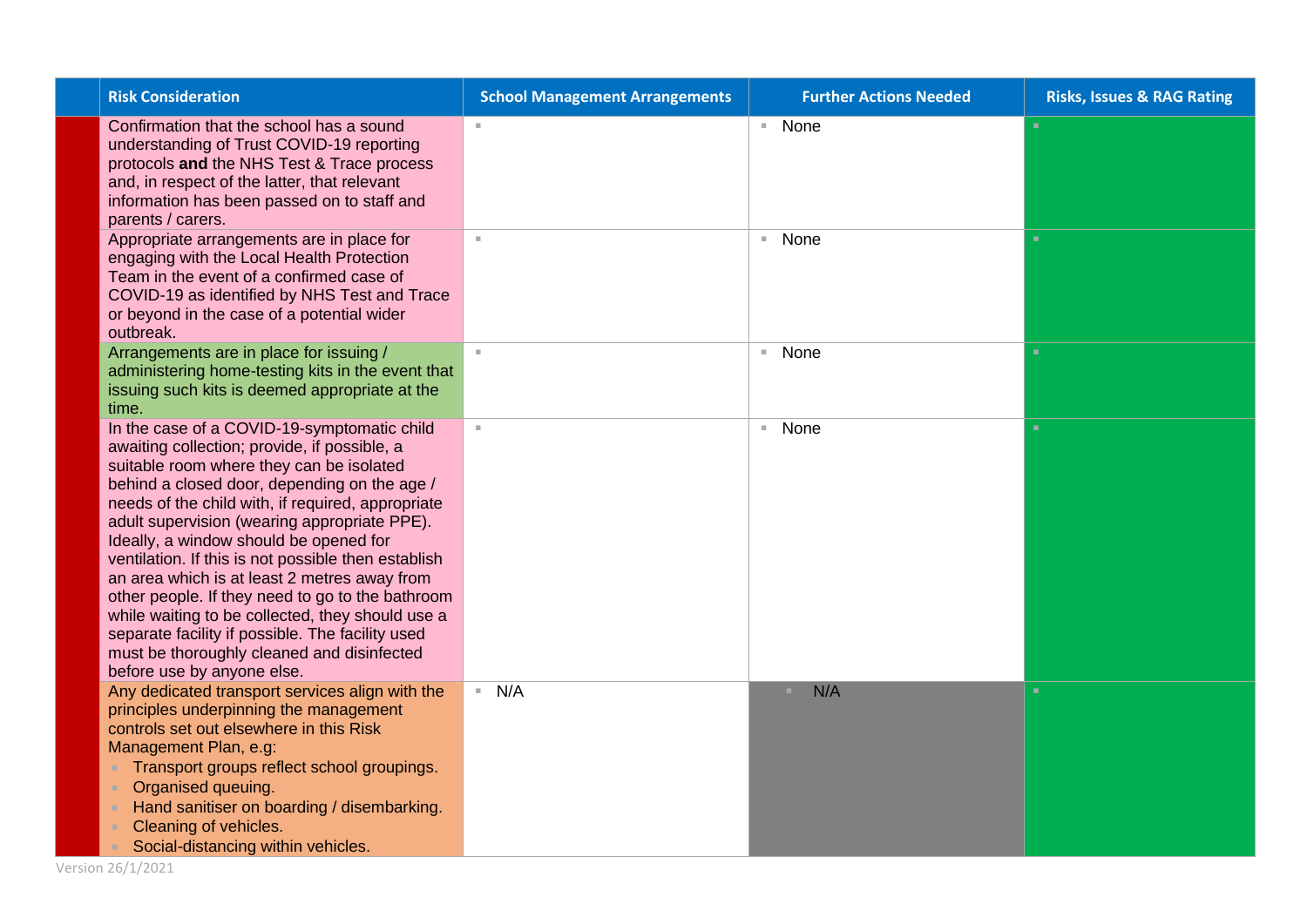| <b>Risk Consideration</b>                                                                                                                                                                                                                                                                                                             | <b>School Management Arrangements</b> | <b>Further Actions Needed</b> | <b>Risks, Issues &amp; RAG Rating</b> |
|---------------------------------------------------------------------------------------------------------------------------------------------------------------------------------------------------------------------------------------------------------------------------------------------------------------------------------------|---------------------------------------|-------------------------------|---------------------------------------|
| Consider the relevance of and necessity to<br>support local initiatives to depress the demand<br>on public transport and increase systemic<br>capacity by encouraging walking to school,<br>implementation of "Walking Buses" etc.                                                                                                    | N/A                                   | N/A                           |                                       |
| In EYFS settings, suitably qualified staff to child<br>ratios are in place that meet regulatory<br>requirements and ensure that the quality of<br>care, safety and security of children is<br>maintained - this provision must also include,<br>where necessary, a suitable separate "baby<br>room" or suitable partitioned-off area. |                                       | None                          |                                       |

| <b>Other Risks / Issues for School Leaders to Address:</b> |                                 |  |  |  |  |
|------------------------------------------------------------|---------------------------------|--|--|--|--|
| List identified issues e.g. local community,               | None known at this present time |  |  |  |  |
| organisational issues etc.                                 |                                 |  |  |  |  |

## **Overall Risk / RAG Rating Matrix**

| Likelihood    | <b>Description</b>                                                                                                  | <b>Score</b> |
|---------------|---------------------------------------------------------------------------------------------------------------------|--------------|
| Low           | No significant risk or low risk item that are well managed with no impact on school opening.                        |              |
| <b>Medium</b> | Some minor risk issues identified but management process in place within the school or trust to manage them.        |              |
| High          | Significant risk items identified that require rectification, or risk items beyond the school capability to manage. |              |

**Appendix 1 – New Risk Considerations January 2021**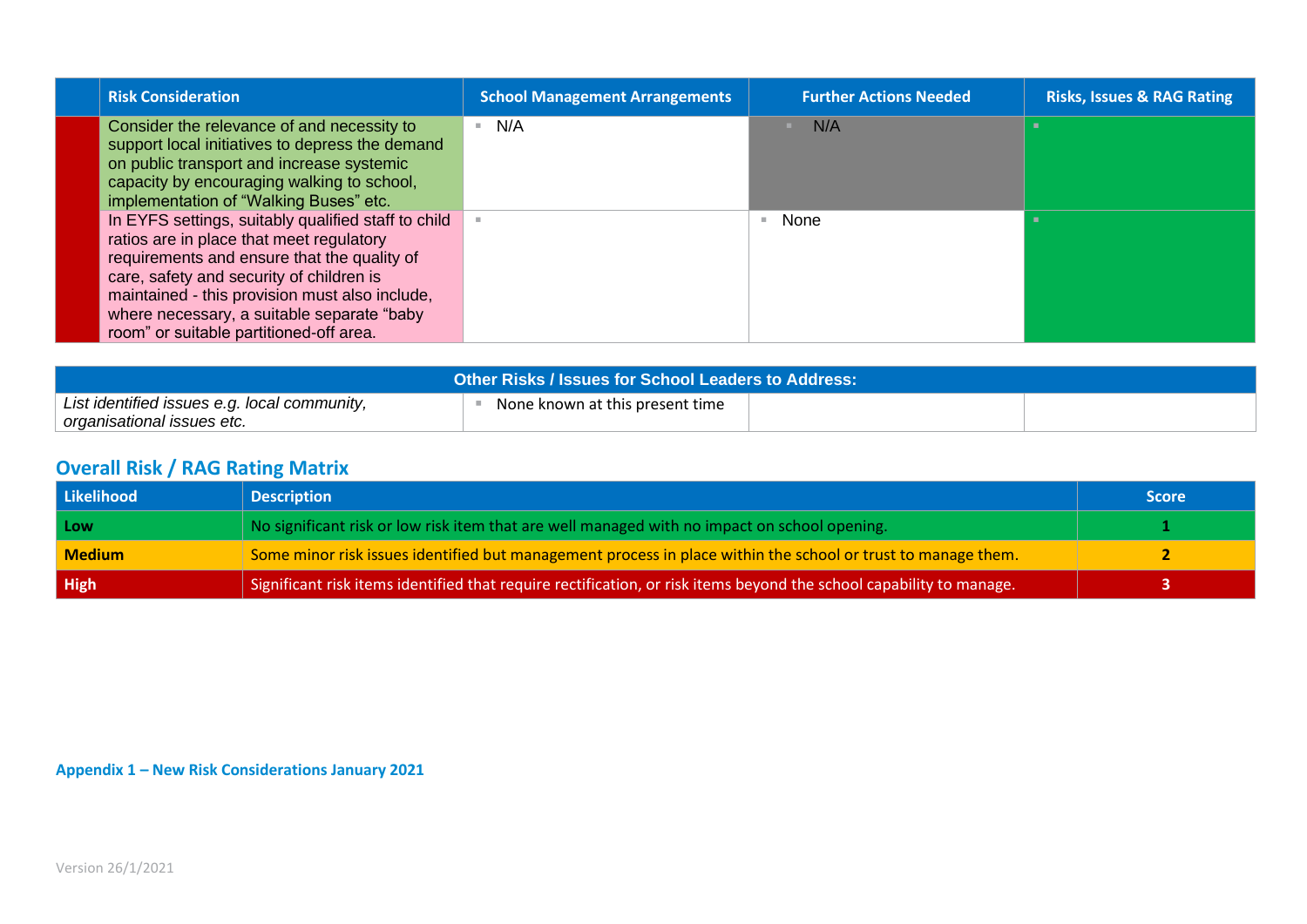| APPENDIX: NEW RISK CONSIDERATIONS - 9TH JANUARY 2021                                             |                                       |                               |                                       |  |  |  |
|--------------------------------------------------------------------------------------------------|---------------------------------------|-------------------------------|---------------------------------------|--|--|--|
| <b>Risk Consideration</b>                                                                        | <b>School Management Arrangements</b> | <b>Further Actions Needed</b> | <b>Risks, Issues &amp; RAG Rating</b> |  |  |  |
| Notwithstanding arrangements identified above                                                    |                                       | $\mathbb{R}^n$                |                                       |  |  |  |
| for managing social distancing and minimising                                                    |                                       |                               |                                       |  |  |  |
| contacts for full opening; until February half-<br>term the school is to cap pupil numbers based |                                       |                               |                                       |  |  |  |
| on the Maximum Occupancy Figure calculated                                                       |                                       |                               |                                       |  |  |  |
| by Estates in May 2020. This figure must then                                                    |                                       |                               |                                       |  |  |  |
| be reviewed (if necessary and downwards)                                                         |                                       |                               |                                       |  |  |  |
| based on a robust, school-specific assessment                                                    |                                       |                               |                                       |  |  |  |
| that takes account of factors including:                                                         |                                       |                               |                                       |  |  |  |
| Full opening of nursery provision (wef 18-1-                                                     |                                       |                               |                                       |  |  |  |
| 2021).                                                                                           |                                       |                               |                                       |  |  |  |
| Face-to-face provision for vulnerable                                                            |                                       |                               |                                       |  |  |  |
| children as priority 1.                                                                          |                                       |                               |                                       |  |  |  |
| Face-to-face provision for critical worker                                                       |                                       |                               |                                       |  |  |  |
| children as priority 2.                                                                          |                                       |                               |                                       |  |  |  |
| Remote learning for all other pupils.                                                            |                                       |                               |                                       |  |  |  |
| Availability of staff for face-to-face delivery.                                                 |                                       |                               |                                       |  |  |  |
| Availability of staff for remote learning.<br>Staff who are absent / shielding.                  |                                       |                               |                                       |  |  |  |
| Timetabling and adjustments to the school                                                        |                                       |                               |                                       |  |  |  |
| day (including rotas where necessary /                                                           |                                       |                               |                                       |  |  |  |
| appropriate).                                                                                    |                                       |                               |                                       |  |  |  |
| Resourcing for SEND provision including                                                          |                                       |                               |                                       |  |  |  |
| normal educational and care support for                                                          |                                       |                               |                                       |  |  |  |
| pupils with complex needs and / or who                                                           |                                       |                               |                                       |  |  |  |
| need close contact care.                                                                         |                                       |                               |                                       |  |  |  |
| Safeguarding requirements / limitations.                                                         |                                       |                               |                                       |  |  |  |
| Social distancing and minimising contacts                                                        |                                       |                               |                                       |  |  |  |
| (individuals and groups).                                                                        |                                       |                               |                                       |  |  |  |
| Space availability and utilisation.                                                              |                                       |                               |                                       |  |  |  |
| Wraparound care provision.                                                                       |                                       |                               |                                       |  |  |  |
| Bubble groups that are, as far as possible:<br>Manageable                                        |                                       |                               |                                       |  |  |  |
| $\circ$<br>Effective<br>$\circ$                                                                  |                                       |                               |                                       |  |  |  |
| Small (as possible)<br>$\circ$                                                                   |                                       |                               |                                       |  |  |  |
| Consistent<br>$\circ$                                                                            |                                       |                               |                                       |  |  |  |
| Exclusive from other groups<br>$\circ$                                                           |                                       |                               |                                       |  |  |  |

Version 26/1/2021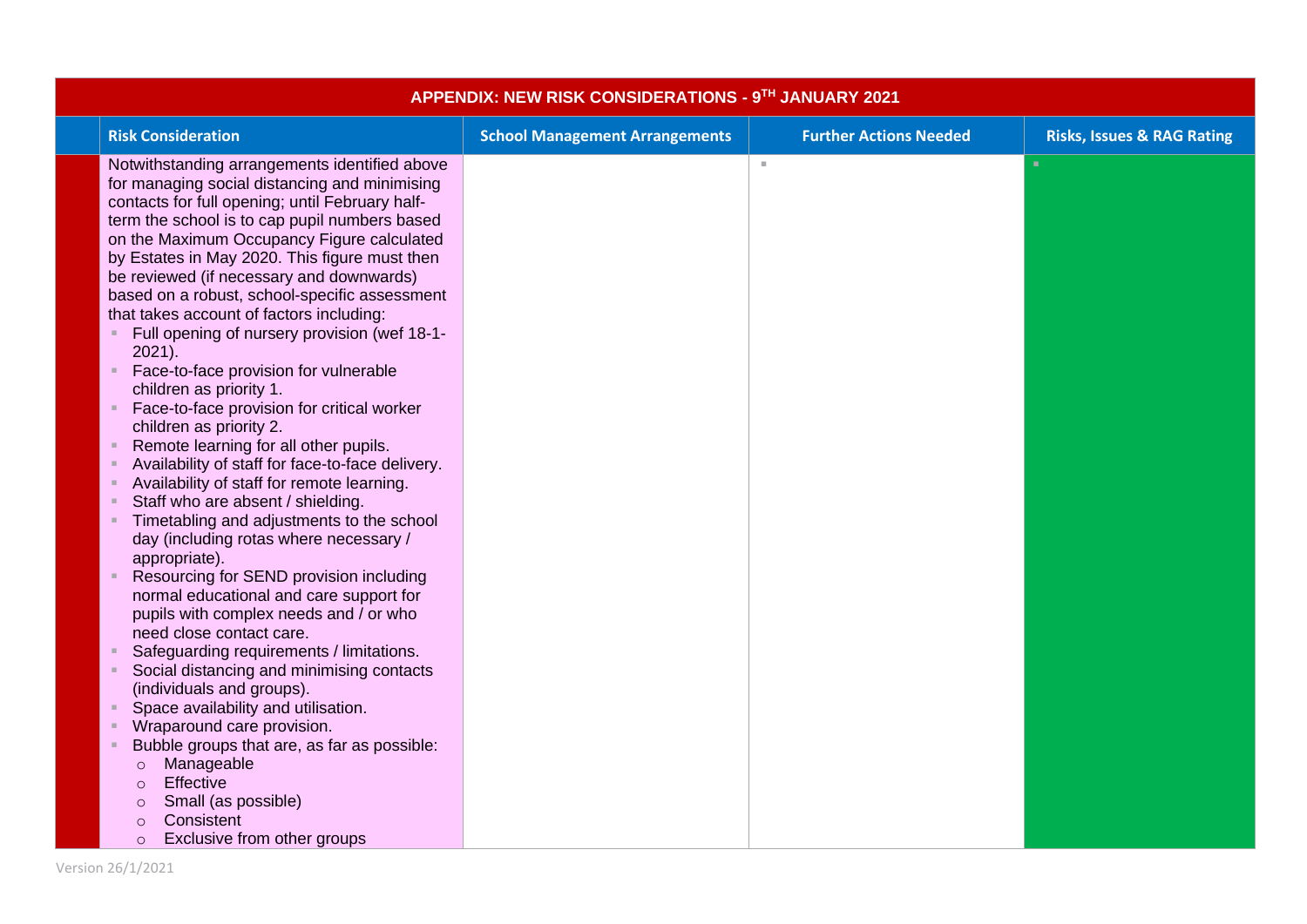| APPENDIX: NEW RISK CONSIDERATIONS - 9TH JANUARY 2021                                                                                                                                                                                                                                                                                                                        |                                       |                               |                                       |  |  |  |
|-----------------------------------------------------------------------------------------------------------------------------------------------------------------------------------------------------------------------------------------------------------------------------------------------------------------------------------------------------------------------------|---------------------------------------|-------------------------------|---------------------------------------|--|--|--|
| <b>Risk Consideration</b>                                                                                                                                                                                                                                                                                                                                                   | <b>School Management Arrangements</b> | <b>Further Actions Needed</b> | <b>Risks, Issues &amp; RAG Rating</b> |  |  |  |
| Safe<br>$\circ$<br>Aimed at not exceeding individual room<br>$\Omega$<br>occupancy capacities / figures (May<br>2020).<br>HS&W requirements of staff and pupils<br>generally and in the context of COVID-19.<br>Provision for regular review / update weekly<br>and / or as circumstances change.                                                                           |                                       |                               |                                       |  |  |  |
| Over and above the risks assessed in the<br>section "Social-Distancing & Minimising<br>Contacts" (see above); suitable arrangements<br>are in place to enable clinically extremely<br>vulnerable pupils to not be in school / can<br>access remote learning.                                                                                                                | $\mathbb{R}^d$                        | ■ None                        | ٠                                     |  |  |  |
| Over and above the risks assessed in the<br>section "Social-Distancing & Minimising<br>Contacts" (see above); suitable arrangements<br>are in place to enable clinically extremely<br>vulnerable staff to not be in school / work from<br>home.<br><b>NOTE:</b> Clinically vulnerable staff can continue<br>to attend school where it is not possible to work<br>from home. |                                       | None<br>×.                    | ٠                                     |  |  |  |
| Pregnant women are considered 'clinically<br>vulnerable' or in some cases 'clinically<br>extremely vulnerable' to coronavirus. Ensure<br>that suitable and sufficient individual risk<br>assessments (under MHSW 1999) have been<br>undertaken in relation to pregnant members of<br>staff and which address the elevated risks<br>posed by COVID-19.                       | $\alpha$                              | ■ None                        | ٠                                     |  |  |  |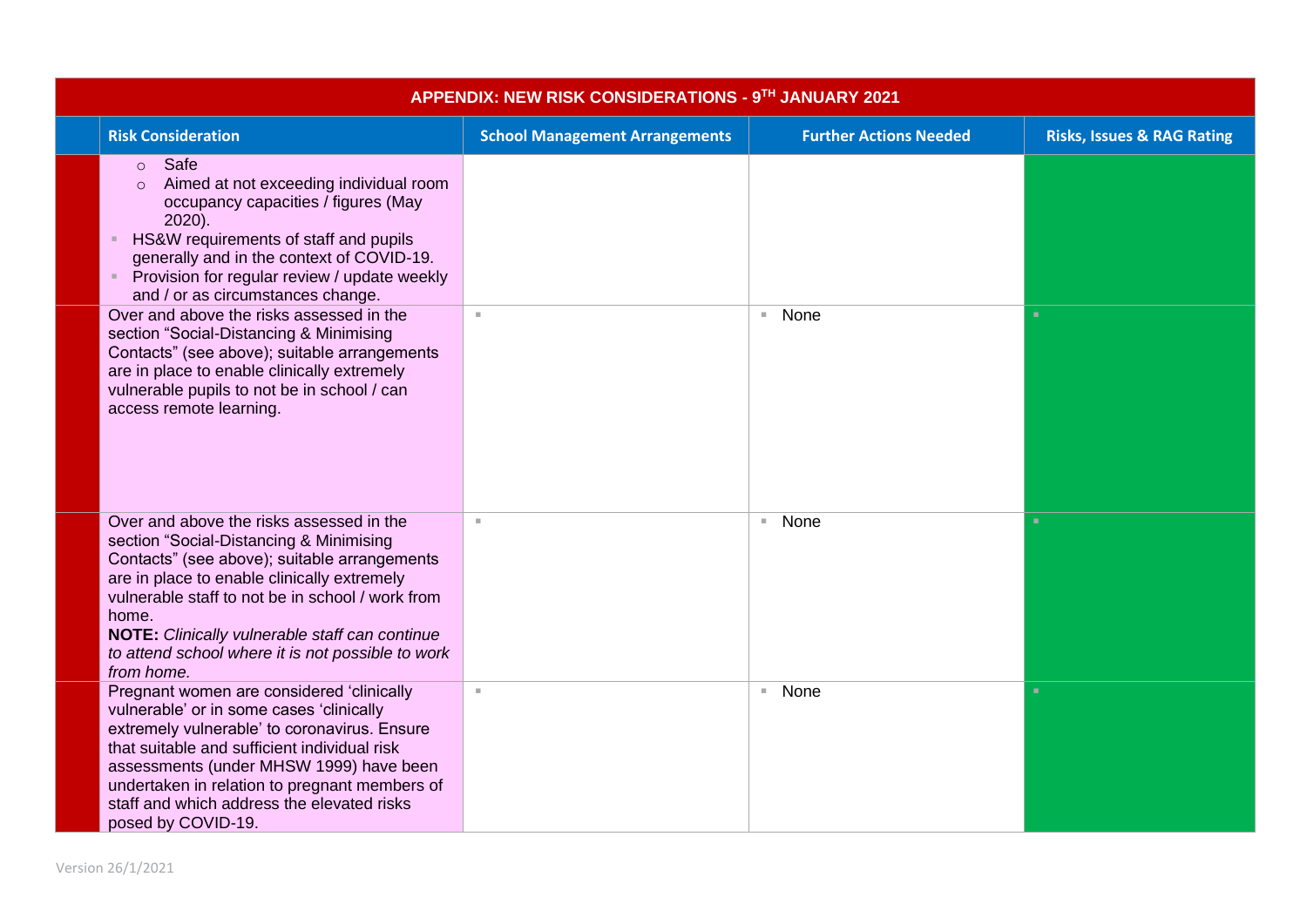| APPENDIX: NEW RISK CONSIDERATIONS - 9TH JANUARY 2021                                                                                                                                                                                                                                                                                                                                                                                                                                |                                       |                                  |                                       |  |  |  |
|-------------------------------------------------------------------------------------------------------------------------------------------------------------------------------------------------------------------------------------------------------------------------------------------------------------------------------------------------------------------------------------------------------------------------------------------------------------------------------------|---------------------------------------|----------------------------------|---------------------------------------|--|--|--|
| <b>Risk Consideration</b>                                                                                                                                                                                                                                                                                                                                                                                                                                                           | <b>School Management Arrangements</b> | <b>Further Actions Needed</b>    | <b>Risks, Issues &amp; RAG Rating</b> |  |  |  |
| NOTE: Pregnant women should not be required<br>to continue working if this is not supported by<br>the risk assessment.                                                                                                                                                                                                                                                                                                                                                              |                                       |                                  |                                       |  |  |  |
| In terms of COVID-prevention; provide<br>confirmation that essential measures are in<br>place for minimising contact with individuals<br>who are unwell by ensuring that those who<br>have coronavirus (COVID-19) symptoms, or<br>who have someone in their household who<br>does, do not attend school.                                                                                                                                                                            | $\alpha$                              | None<br>$\mathbb{R}^n$           | ٠                                     |  |  |  |
| What arrangements are in place (as<br>recommended by the guidance) to record any<br>close contact that takes places between<br>children and staff in different groups?                                                                                                                                                                                                                                                                                                              | $\mathbf{u}$                          | None<br>$\mathbb{R}^n$           | л.                                    |  |  |  |
| In schools where social distancing between<br>staff and / or visitors is not possible in indoor<br>areas outside of classrooms; consider the<br>discretionary requirement to ask staff and / or<br>visitors to wear (or agree to them wearing) face<br>coverings in these locations.                                                                                                                                                                                                | $\bar{a}$                             | $\alpha$                         | ٠                                     |  |  |  |
| Provide confirmation that arrangements for<br>managing the use and disposal of face<br>coverings (as referenced elsewhere in the<br>RMP) also include provision for individuals with<br>face covering exemptions.                                                                                                                                                                                                                                                                   | $\mathbf{u}$                          | None<br>$\mathcal{M}_\mathrm{c}$ | ٠                                     |  |  |  |
| PE lessons are prioritised around the use of<br>outdoor spaces. Where this is not possible;<br>large indoor spaces should be used maximising<br>natural ventilation flows (through opening<br>windows and doors or using air conditioning<br>systems wherever possible) distancing between<br>pupils and paying scrupulous attention to<br>cleaning and hygiene.<br>NOTE: In planning their arrangements, schools<br>should refer to and take account of the following<br>guidance: | $\mathbb{R}^d$                        | None<br>$\mathcal{M}$            | ٠                                     |  |  |  |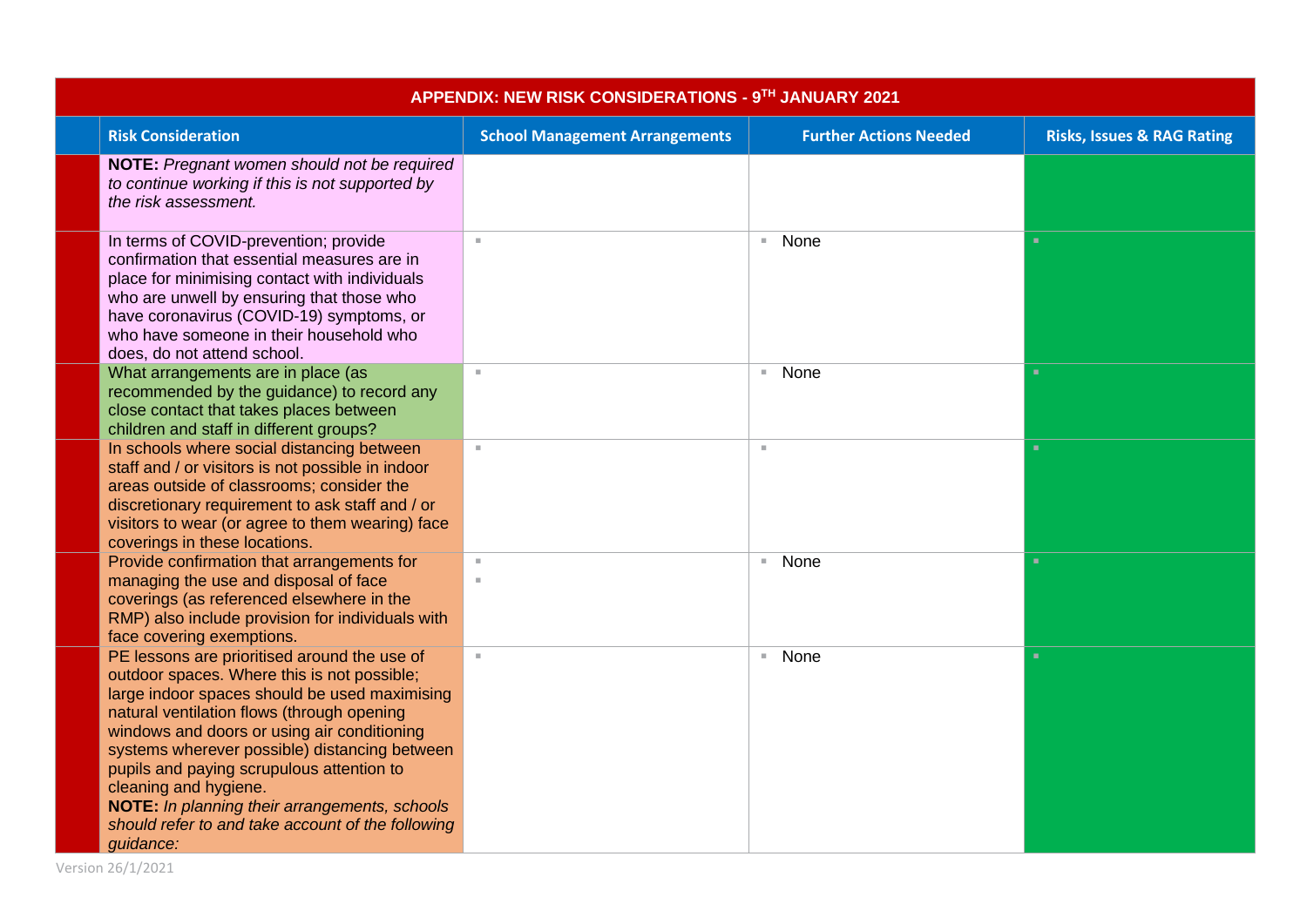| APPENDIX: NEW RISK CONSIDERATIONS - 9TH JANUARY 2021                                                                                                                                                                                                                                                                                                              |                                       |                                        |                                       |  |  |
|-------------------------------------------------------------------------------------------------------------------------------------------------------------------------------------------------------------------------------------------------------------------------------------------------------------------------------------------------------------------|---------------------------------------|----------------------------------------|---------------------------------------|--|--|
| <b>Risk Consideration</b>                                                                                                                                                                                                                                                                                                                                         | <b>School Management Arrangements</b> | <b>Further Actions Needed</b>          | <b>Risks, Issues &amp; RAG Rating</b> |  |  |
| <b>Grassroots Sports Guidance</b><br><b>Guidance for Providers of Sports Facilities</b><br><b>Sport England - Coronavirus</b><br><b>Association for Physical Education -</b><br><b>Coronavirus</b><br><b>Youth Sport Trust - Coronavirus</b><br><b>Returning to Pools - Guidance</b><br><b>Using Changing Rooms Safely</b>                                        |                                       |                                        |                                       |  |  |
| In terms of Music, Dance & Drama (including<br>Music teaching in groups and individual 1-2-<br>1's); provide confirmation of the arrangements<br>in place to maintain social-distancing and<br>minimise transmission of COVID-19.<br><b>NOTE:</b> Following of and implementing the<br>practically prescriptive DfE guidance on this<br>point will be sufficient. | $\mathbb{R}^d$                        | None<br>н.                             | ۰.                                    |  |  |
| Provide confirmation that Fire Safety Systems /<br>procedures are fully operational, tested and<br>recorded in Parago, such as:<br>Alarm systems<br>Fire doors<br><b>Emergency lighting</b><br>Fire drills (socially-distanced)                                                                                                                                   | $\mathcal{M}$ .                       | See Parago Compliance<br>×.<br>Module. | See Parago Compliance<br>Module.      |  |  |

| Record of Weekly Risk Management Plan Reviews |           |              |    |                      |  |
|-----------------------------------------------|-----------|--------------|----|----------------------|--|
| <b>Review Date:</b>                           | 12/1/2021 | Reviewed by: | GJ | Comments /<br>Notes: |  |
| <b>Review Date:</b>                           | 19/1/2021 | Reviewed by: | GJ | Comments /<br>Notes: |  |